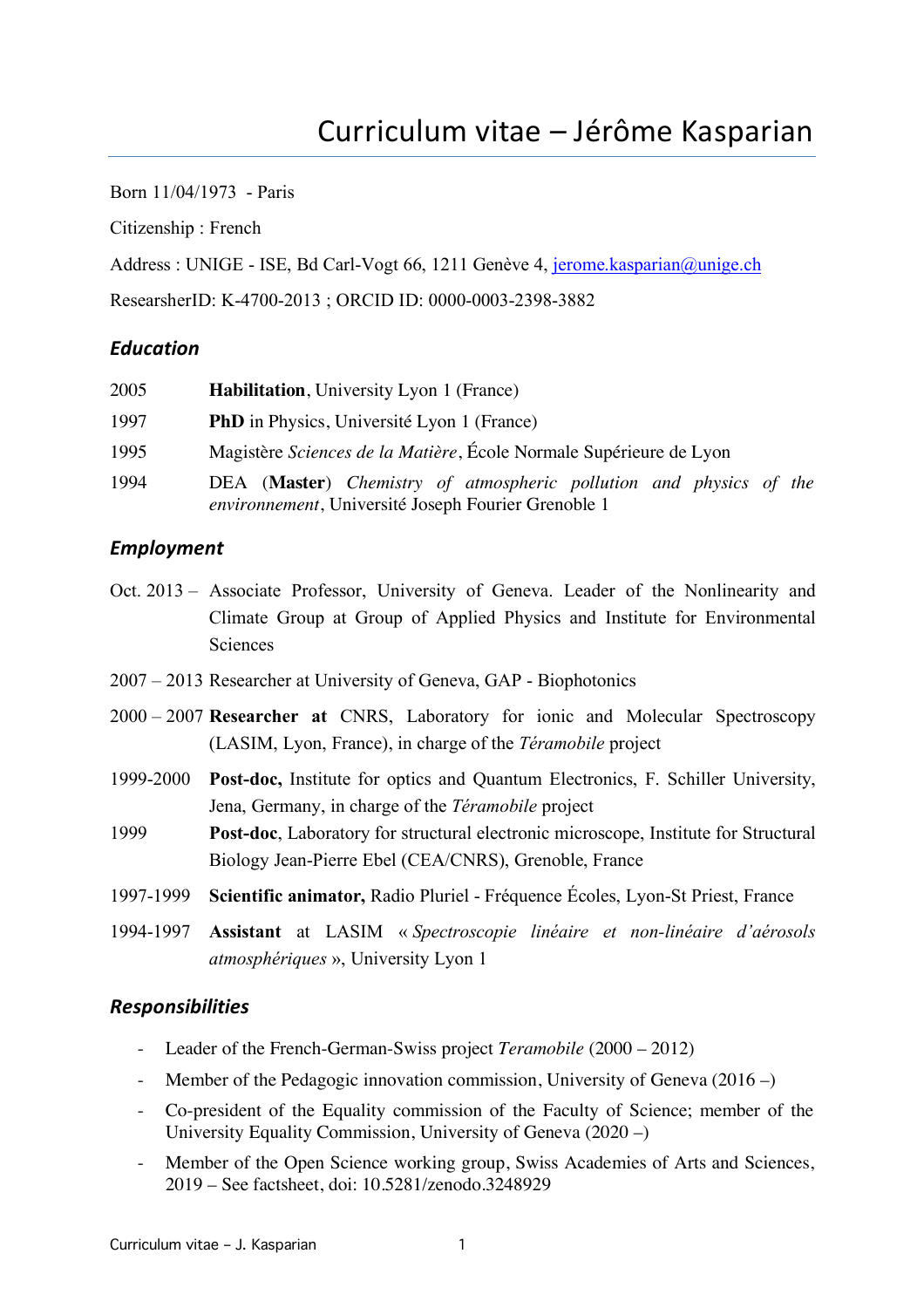## *Approved research projects*

- French National Research Agency, « Teramobile », (2006-2008)
- FNS project « From non-linear optics to oceanic rogue waves », project 200021\_155970 (2015-2018)
- FNS project « Nonlinearity in optics and natural systems », project number 200020\_175697 (2018-2022)
- University of Sydney University of Geneva Partnership Collaboration Awards "Wind waves steepening in coastal areas" (2018-2020)
- H2020 FET-OPEN "Laser lightning rod" (2017-2021)

## *Supervision of junior researchers*

- (Co)-supervision of **15 PhD students**: Didier Mondelain, Guillaume Méjean, Rami Salamé, Roland Ackermann, Pierre Béjot, Stefano Henin, Nicolas Berti, Elise Schubert, Jean-Gabriel Brisset, Debbie Eeltink, Alexis Gomel, Ariadna Fossas-Tenas, Liliane Nguyen, Thomas Produit, Charline Ragon
- (Co)-supervision **of 12 master students**: Guillaume Méjean, Rami Salamé, Pierre Béjot, Pierre Joly, Pierre-Marie Gassin, François Pommel, Nadège Marchando, Lorena de la Cruz, Romain Gaillard, Joan Rey, Caroline Steinfeld, Isabel Valdez

# *Teaching activities (current)*

- General physics for first-year medical students (700 students)
- Non-linearity in physics (Master of Physics & Master in Environmental Sciences, University of Geneva)

## *Panels and expertise*

- 2005-2007: Member of the hiring commission, physics department, University Lyon 1
- Referee for various reviews (typically 25/year) : Physical Review Letters, Scientific Reports, Optics Express,…
- Referee for funding agencies : NSF (USA), ANR (France), DFAE (Switzerland)

## *Conference organisation*

*Conference co-chair* of the *Conference on laser, weather, and Climate* (WMO, Geneva, www.laserweatherandclimate.org, 2011 2013, and 2015)

Conference co-chair of the International Conference on Filamentation (COFIL, 2018)

## *Prizes and awards*

**Prize La Recherche 2005**, section Environnement

**Prize Aimé Cotton 2008**, French Physical Society

**Medal** of the French Ministry for Youth and Sports, 2011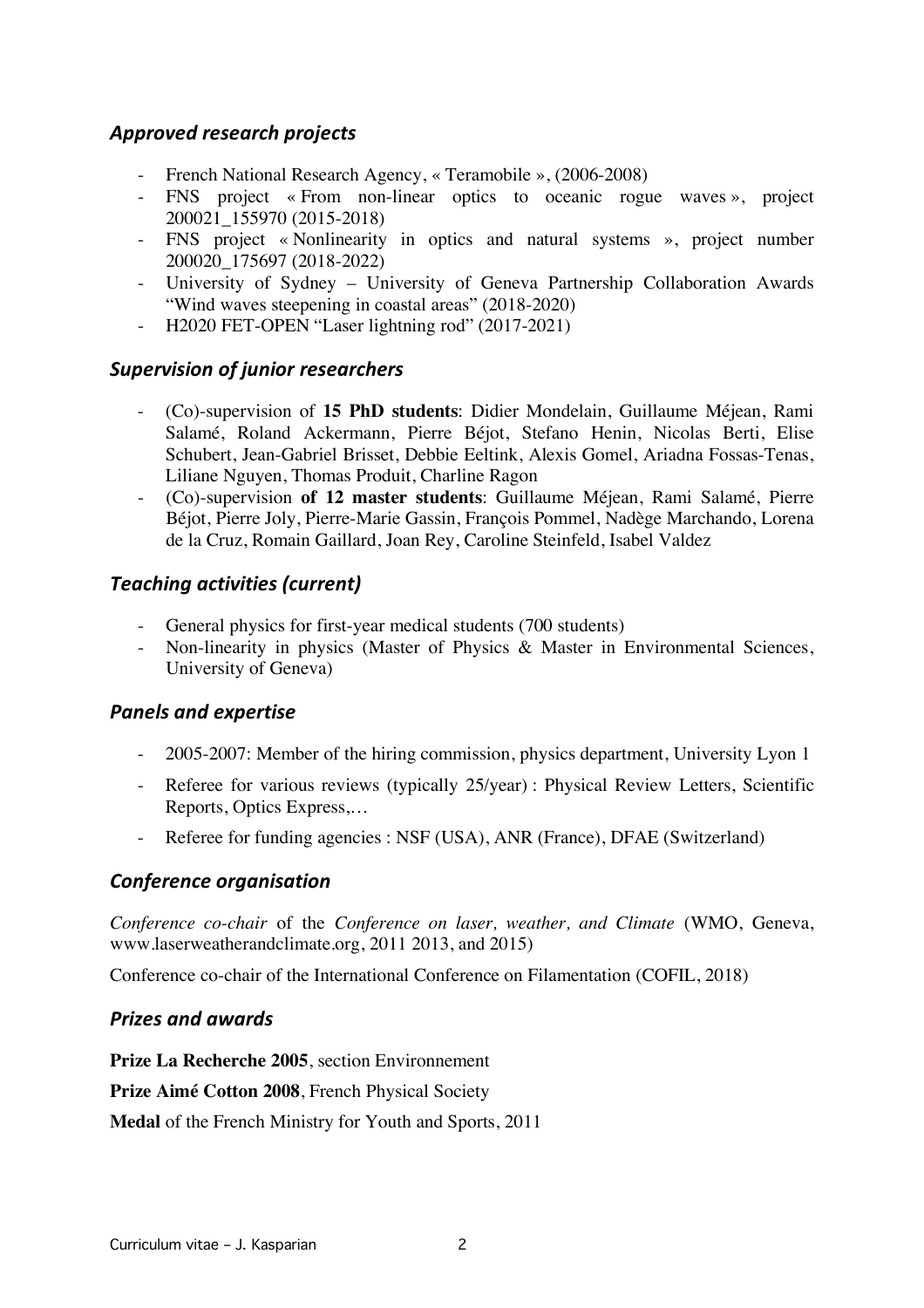## *Main recent scientific accomplishments*

My main scientific accomplishments in the last years cover three main domains, linked by the approach as nonlinear systems with formal analogies between them, allowing to transfer knowledge and techniques from one to another.

#### **Laser filamentation and atmospheric applications**

I have long been interested in high-power, ultrashort laser filamentation, both on the fundamental point of view and for atmospheric applications. On the fundamental point of view, I recently focused on statistical aspects of filamentation, as well as its analogies with other natural systems. In particular, I investigated the formation and evolution along the propagation, of the number and relative position of filaments. I showed that **the filament patterns** are not random, but **display a local quasi-honneycomb order.** The high-intensity filaments are connected by medium-intensity "strings" and display a characteristic distance in the millimeter-range between filaments.

From a statistical point of view, these patterns undergo a **phase transition comparable with percolation**. With increasing incident intensity, a phase transition similar to a gas-to-liquid transition occurs [2], which corresponds to a spreading of the local order in the filament patterns. Furthermore, these patterns exhibit self-similarity over at least 3 scales, allowing to perform numerical simulations at a coarser scale, resulting in a more than 100-fold acceleration. Surprisingly, this behavior is generic to many systems, being for example observed in the self-patterning of peatlands. **This universality is at the root of the pattern stability**, as it stems from only a few ingredients, namely the combination of a local attraction and a longer-distance repulsion.

Furthermore, I recently showed that filaments can not only survive their interaction with obscurants or turbulence, but **can even be initiated by turbulence** [3] seeding spatial transverse modulational instability, which locally triggers the subsequent self-focusing and the corresponding filament onset.

Atmospheric applications of filamentation, the investigation of which have been launched by the Teramobile project [1] which I have coordinated, include remote sensing, condensation triggering in sub-saturated atmospheres and high-voltage discharge control. In particular, I recently focused on remote **spark suppression by diffuse unloading** of high-voltages, as well as on **multi-pulse, multi-wavelength approaches** to optimize discharge guiding and triggering.

#### **Water wave dynamics**

At first order, water waves on deep water are described by the same nonlinear Schrödinger equation as laser filaments. I therefore developed analogues between the two approaches, experimentally, numerically as well as theoretically. My personal contribution to the field is the **consideration of wind forcing and its spectral effects**, regarding the dispersion relationship [4], the spectral mean as well as the spectral unbalance, whether transient or permanent. I therefore showed that **wind directly induces an upshift of the wave spectrum**, although at high speed it also indirectly induces a downshift by initiating wave breaking, which effectively damps the waves as viscosity does.